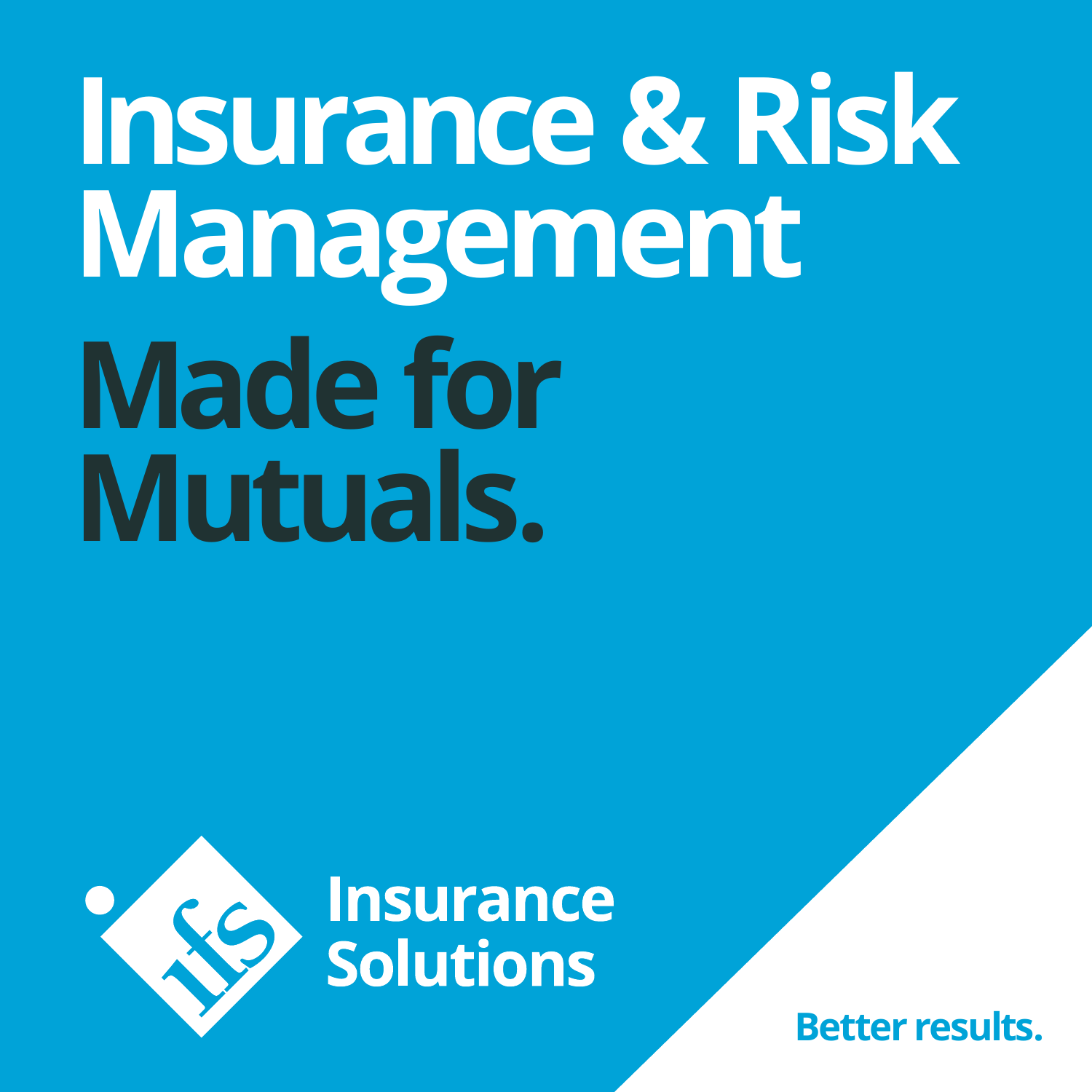## **IFS Insurance Solutions is a leading provider of risk and insurance services to the not-for-profit sector.**

## **Get the insurance coverage that's right for your organisation.**

Getting insurance directly through an insurer usually means that you get the insurance that the insurer has to offer – not necessarily the insurance that your organisation needs.

As a leading insurance broking and consulting firm, IFS Insurance Solutions works for your organisation. Our strong market experience combined with our client advocacy focus ensures a tailored insurance programme for your organisation that is highly competitive.

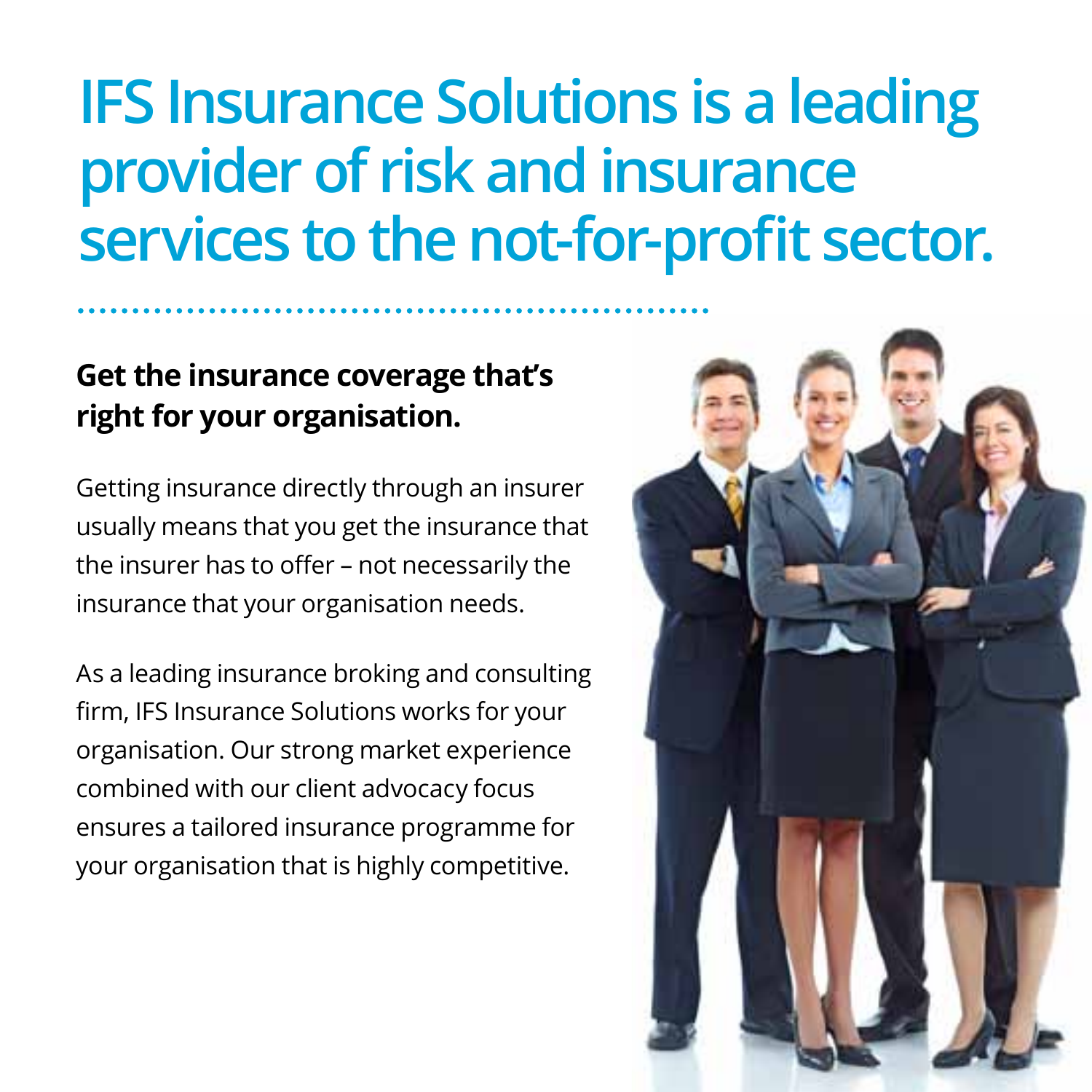## **We've got you covered**

We can help your Mutual get the right insurance cover.

### **Here's some of the ways we can help:**

#### **For your organisation**

- **›** Risk Profiling & Gap Analysis
- **›** Directors' & Officers' Liability Insurance
- **›** Professional Indemnity Insurance
- **›** Crime/Bankers Bond Insurance
- **›** Cyber Risks and Privacy Insurance
- **›** Mortgage Impairment Insurance
- **›** Property & Construction Insurance
- **›** Public Liability Insurance
- **›** Employee Benefits & Corporate Travel

### **For your members / customers**

- **›** Home & Contents
- **›** Motor Vehicle
- **›** Income Protection
- **›** Life Insurance
- **›** Mortgage Protection
- **›** Health Insurance

## **The buying power to get you the best deal**

When you're trying to get the products you need at a fair price, it makes a big difference if you've got buying power to leverage the best possible deal.

IFS Insurance Solutions gives you that power. We deliver insurance services for not-for-profit organisations covering millions of members and billions of dollars in assets. When we go in to negotiate insurance deals on your behalf, we do it with a strength that gets results.

**Knowledge**

**Advice**

**Better results.**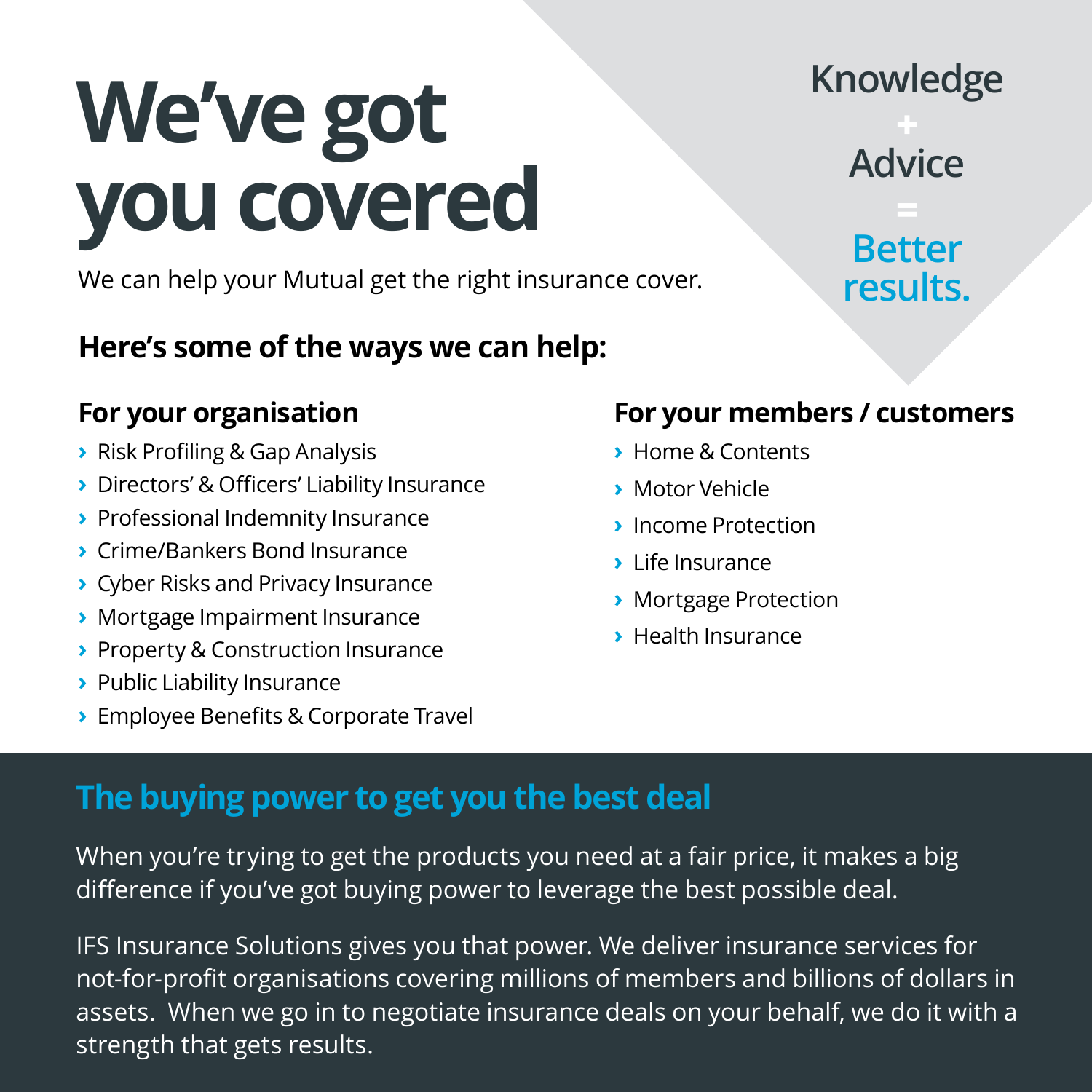

## **We are aligned with Mutuals**

*IFS Insurance Solutions is committed to partnering with Mutuals that share our values – organisations established for the benefit of their members.*

*This combined with our extensive experience gained from working with industry superannuation funds and other financial institutions makes us the perfect insurance & risk partner for your Mutual."*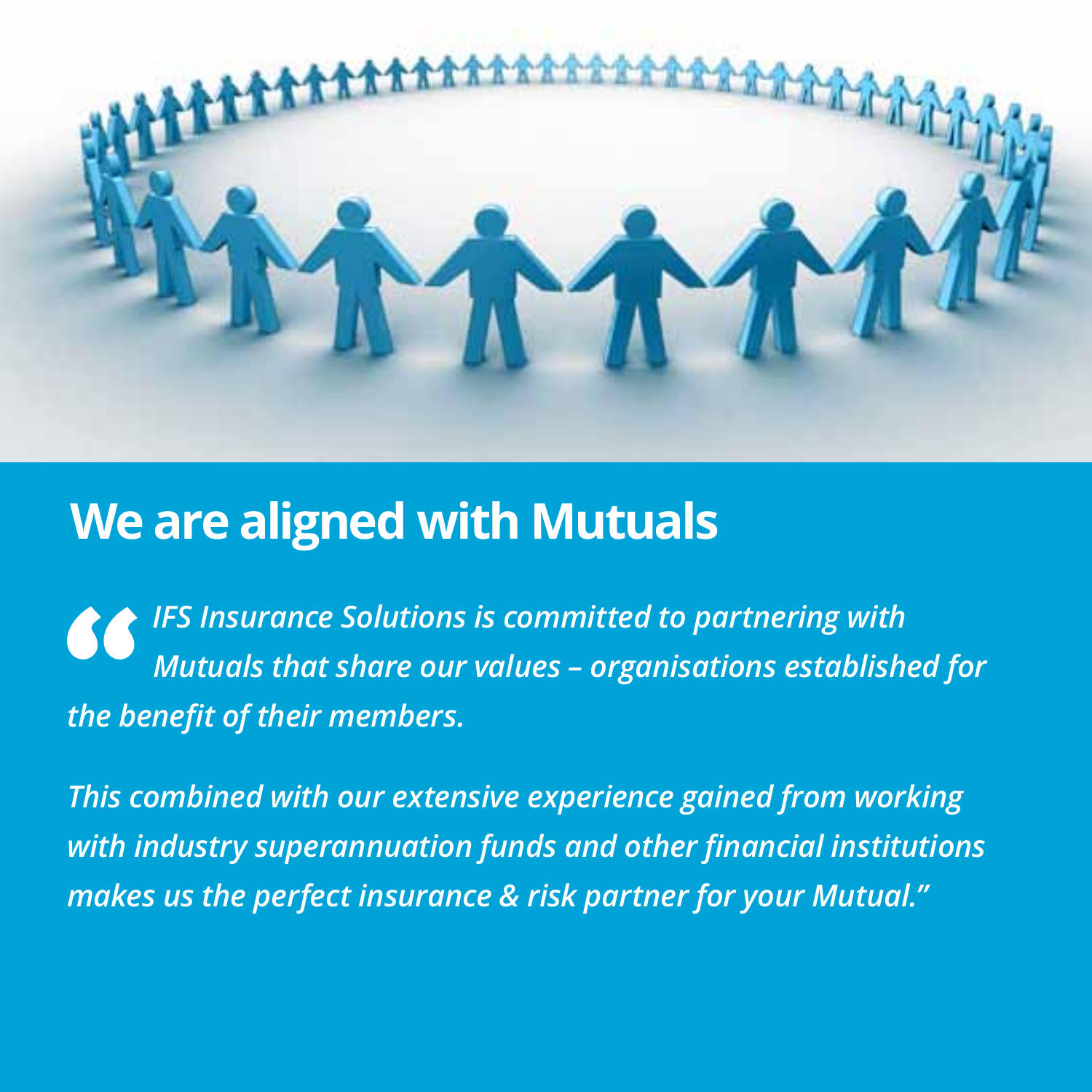## **Does your organisation have…**

- **›** Adequate protection for directors and officers?
- **›** Tailored insurance policies to meet your needs?
- **›** Access to a broad range of insurers?
- **›** Access to the right insurance advice and solutions?
- **›** Market leading insurance programs to benefit your members & customers?
- **›** Insurance through a company with a "value for members" focus?

## **IFS Insurance Solutions can help.**